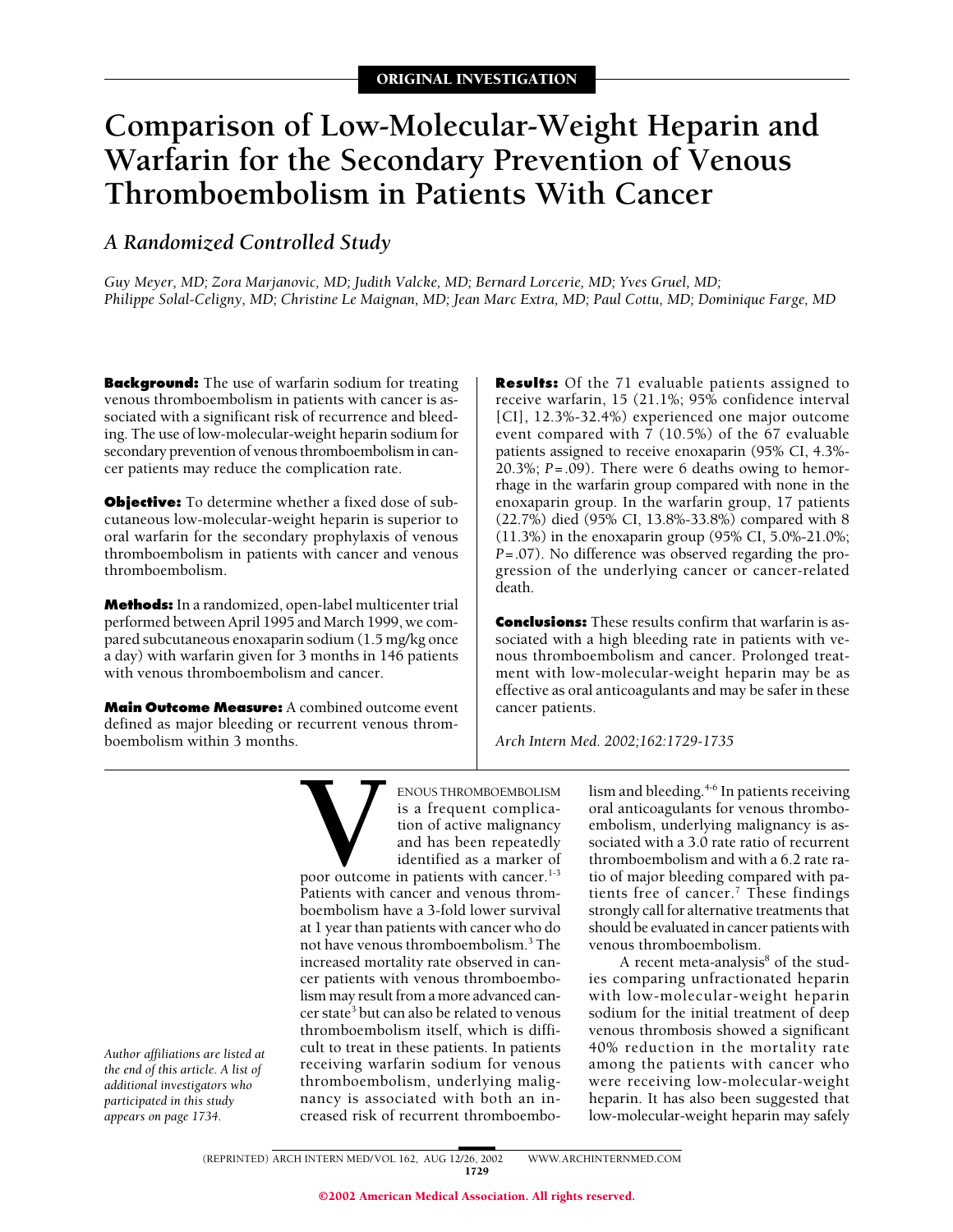# *PATIENTS AND METHODS*

#### **DESIGN**

This study was a multicenter, open-label, randomized trial performed between April 2, 1995, and March 31, 1999, comparing warfarin with once-daily subcutaneous enoxaparin sodium in patients with acute venous thromboembolism and cancer. The study was conducted in 25 centers in France. The ethics committee (Comité Consultatif de Protection des Personnes dans la Recherche Biomédicale) of Saint-Louis Hospital in Paris approved the study protocol.

# **PATIENTS**

Consecutive patients older than 18 years with cancer of any type and pulmonary embolism and/or deep venous thrombosis were considered for enrollment in the study. Diagnosis of deep vein thrombosis was confirmed by venography or compression ultrasonography. Pulmonary embolism was confirmed by pulmonary angiography or ventilationperfusion lung scanning that indicated a high probability of pulmonary embolism or a nonnormal lung scan finding coinciding with objectively confirmed deep vein thrombosis. Cancer was defined as solid tumor with or without distant localization or hematologic malignancy. All malignancies were active or in remission but with ongoing antitumor treatment.

Patients were excluded from the study if they had any of the following conditions: previous history of heparininduced thrombocytopenia, known allergy to iodine, pregnancy, fibrinolytic treatment within 3 days, oral anticoagulant use for more than 5 days, treatment with full-dose heparin for this episode of venous thromboembolism, major pulmonary embolism with shock, less than a 3-month life expectancy, contraindication to anticoagulant

be used for 3 months in patients with venous thromboembolism.9 Low-molecular-weight heparin may thus represent a promising tool for the secondary prophylaxis of venous thromboembolism in patients with cancer, but data to support this hypothesis are lacking. We report herein the results of an open-label, randomized trial designed to determine whether a fixed dose of subcutaneous low-molecular-weight heparin is superior to oral warfarin for the secondary prophylaxis of venous thromboembolism in patients with cancer and venous thromboembolism.

#### **RESULTS**

### **STUDY POPULATION**

There were 147 patients randomized in the study, and 146 received at least one dose of the study medication. Noninclusion registries were not available, but the hospital discharge summaries were analyzed in the 4 main study centers where 56% of the study patients were included. During the study period, 248 patients with cancer and venous thromboembolism were admitted to these centers and 82 (33%) were included. The causes of noninclusion were extracted from the medical

treatment (active bleeding, diastolic blood pressure above 120 mm Hg, platelet count lower than  $30 \times 10^3/\mu$ L), severe hepatic failure (ie, prothrombin time of less than 17 seconds) or severe renal failure (ie, serum creatinine level of 2.04 mg/dL [>180 µmol/L]), major surgery planned within 3 months, and chemotherapy known to induce severe thrombocytopenia (ie, platelet count below  $30\times10^{3}\prime$ µL) planned within 3 months. After the patients had given written informed consent, randomization was performed using presealed treatment boxes. Treatment allocation was balanced at each center in blocks of 4.

#### **TREATMENT REGIMENS**

All patients were given a fixed dose of 1.5 mg/kg of body weight of enoxaparin (Bellon Laboratories, Neuilly sur Seine, France) subcutaneously once daily. The patients randomized to enoxaparin received this regimen for 3 months without dosage adjustment. The patients randomized to warfarin were given 6 to 10 mg of warfarin sodium orally, subsequently adjusted to achieve an international normalized ratio (INR) between 2.0 and 3.0 for 3 months. In these patients, enoxaparin was given until the INR reached at least 2.0 on 2 consecutive measurements taken 24 hours apart after at least 4 days of enoxaparin treatment. The continuation and nature of anticoagulant treatment after the 3-month treatment period were left to the attending physician.

#### **FOLLOW-UP AND SURVEILLANCE**

In the patients randomized to the enoxaparin group, anti– factor Xa activity was measured at day 2, day 10, day 30, day 60, and day 90, but no dosage adjustments were performed. Platelet count was monitored twice a week during the first month, then once a week until day 90. In the patients randomized to the warfarin group, INR was

records of 78 (47%) of the 166 nonincluded patients: 15 (19%) had more than 5 days of anticoagulant treatment, usually because the cancer was discovered after the thromboembolic episode; 13 (17%) had contraindications to anticoagulant therapy; 13 (17%) refused or were unable to give informed consent; 8 (10%) were in a terminal condition and were judged ineligible by the responsible physician; 7 (9%) had massive pulmonary embolism and received thrombolytic treatment; 7 (9%) had upper extremity venous thrombosis; 5 (6%) had previous heparin-induced thrombocytopenia; 5 (6%) had planned surgery; and 5 (6%) were younger than 18 years.

Among the 146 included patients, 75 were randomized to warfarin and 71 were randomized to enoxaparin. There was no imbalance in baseline characteristics between the 2 groups (**Table 1** and **Table 2**). All but 2 patients received anticoagulant treatment before randomization for a mean time of  $3.0 \pm 1.7$  days in the warfarin group and  $2.9 \pm 1.5$  days in the enoxaparin group. In the warfarin group, 29 patients (38.7%) received unfractionated heparin and 46 (61.3%) received lowmolecular-weight heparin. In the enoxaparin group, 27 patients (38.0%) received unfractionated heparin before randomization, 42 (59.1%) received low-molecular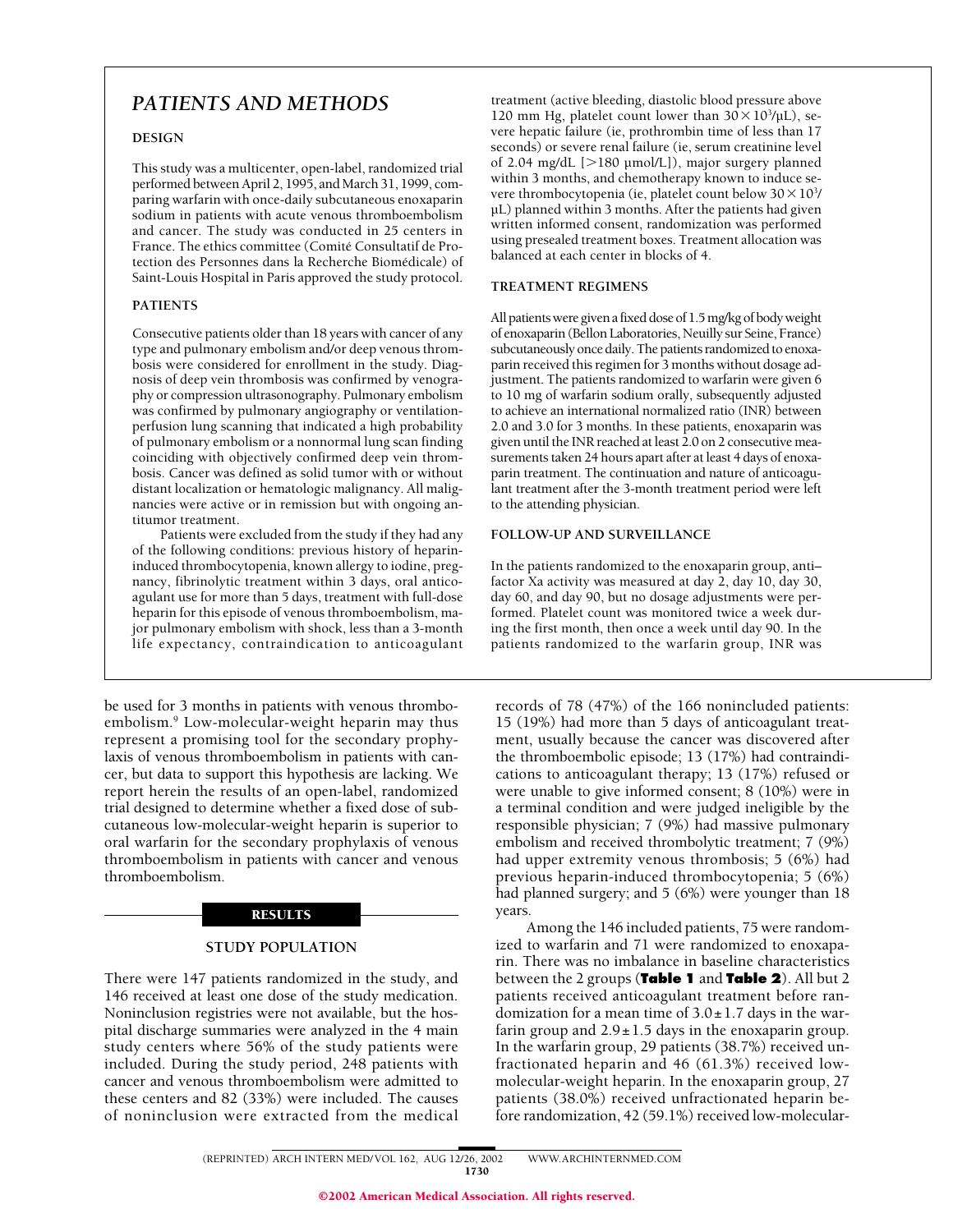measured daily until 2 consecutive measurements between 2.0 and 3.0 were obtained and was then monitored at least once a week until day 90. In addition, the local investigator or the primary care physician was free to implement more intensive monitoring when the INR was above or below the therapeutic levels. All patients were examined daily during initial hospitalization. Follow-up visits were scheduled at day 30, day 60, day 90, and day 180. All patients were asked to report any symptoms of recurrent venous thromboembolism or bleeding to the investigator.

Bleeding was defined as major if it was overt and associated with a decrease in hemoglobin concentration by at least 2.0 g/dL or with the need for transfusion of 2 or more units of blood or if bleeding was retroperitoneal, intracranial, intraocular, or associated with death. Minor bleeding was defined as any overt bleeding not fulfilling the definition for major bleeding.

Patients with suspected new or recurrent pulmonary embolism underwent ventilation-perfusion lung scan and/or angiography. Recurrent pulmonary embolism was diagnosed if there was a new segmental or larger perfusion defect with normal ventilation on the lung scan or when a new intraluminal filling defect or a new sudden cutoff was observed in an arterial branch on angiography. Patients with suspected new or recurrent deep vein thrombosis underwent compression ultrasonography or venography, whichever test had been performed on inclusion. Recurrent deep venous thrombosis was defined as a lack of compressibility in a previously compressible venous segment on ultrasonography or as a new intraluminal filling defect on venography.

# **OUTCOME MEASURES**

The primary end point was a combined outcome event of treatment failure defined as symptomatic and objectively

weight heparin, and 2 patients did not receive any treatment before randomization and were included as soon as the diagnosis of venous thromboembolism was obtained.

#### **MAIN END POINT**

The principal analysis of the primary outcome was conducted on 138 patients because 8 patients (4 in each group) were considered not evaluable by the outcome adjudication committee. Among them, 2 were lost to follow-up; 3 withdrew their consent but did not have any outcome event before; 1 died of septic shock (autopsy was not performed and the adjudication committee was unable to exclude pulmonary embolism as the cause of death); 1 died at home after an acute onset of dyspnea and fever (autopsy was not performed and the adjudication committee was unable to confirm or exclude pulmonary embolism as the cause of death); and 1 was clinically suspected of having recurrent deep vein thrombosis but the adjudication committee judged the venous compression ultrasonography noninformative.

During the 3-month treatment period, 15 patients (21.1%) assigned to receive warfarin experienced major hemorrhage or recurrent thromboembolism (95% CI, confirmed recurrent venous thromboembolism and/or major bleeding within the 3-month treatment period. All potential outcome events were assessed by an independent adjudication committee whose members were unaware of treatment assignment. Secondary end points were 3- and 6-month mortality, evolution of the underlying cancer at 6 months, major and minor bleeding, heparin-induced thrombocytopenia, and recurrent thromboembolism during the 6-month study period.

# **STATISTICAL ANALYSIS**

The incidence of major bleeding or recurrent thromboembolic event in patients with venous thromboembolism and cancer treated with warfarin was estimated to be approximately 30%.10-12 A sample size of 120 evaluable patients in each group was needed to detect a reduction from 30% to 15% in the primary end point (recurrence of venous thromboembolism and/or major hemorrhage) with enoxaparin using a 2-tailed test, an 80% power, and an  $\alpha$  error of .05. However, the steering committee, which was independent from the organization in charge of the data management and unaware of the results, decided to interrupt the study once 146 patients had been enrolled over 4 years because the slow recruitment rate was not compatible with the continuation of the study.

The analysis was performed on an intention-to-treat basis. The  $\chi^2$  test (or Fisher exact test when appropriate) and the *t* test (or Wilcoxon rank sum test) were used for comparisons between the groups. The cumulative incidence of outcome events and deaths was described according to the Kaplan-Meier method, and rates were compared with the use of the log-rank test. Results are given as mean (SD) or as a percentage with 95% confidence intervals (CIs).

12.3%-32.4%) compared with 7 patients (10.5%) assigned to receive enoxaparin (95% CI, 4.3%-20.3%; *P*=.09) (relative risk, 2.02; 95% CI, 0.88-4.65). When time to event of primary outcome was analyzed, enoxaparin was more effective than warfarin (*P*=.04 by the logrank test) (**Figure 1**).

During the 3-month treatment period, 21 patients (29.6%) randomized to receive warfarin (95% CI, 19.3%- 41.6%) experienced major hemorrhage or recurrent thromboembolism or died compared with 13 patients (19.4%) randomized to receive enoxaparin (95% CI, 10.8%-30.9%; *P*=.17).

#### **MORTALITY**

During the 3-month study treatment period, 17 patients (22.7%) receiving warfarin died (95% CI, 13.8%- 33.8%) compared with 8 patients (11.3%) receiving enoxaparin (95% CI, 5.0%-21.0%; *P*=.07) (**Figure 2**). Death was related to progression of the underlying cancer in 14 of the 25 patients who died (9 in the warfarin group and 5 in the enoxaparin group), to bleeding in 6 patients (all in the warfarin group), to sepsis in 4 patients, and to aspiration pneumonia in 1 patient. At the end of the 3-month follow-up period, progression of the un-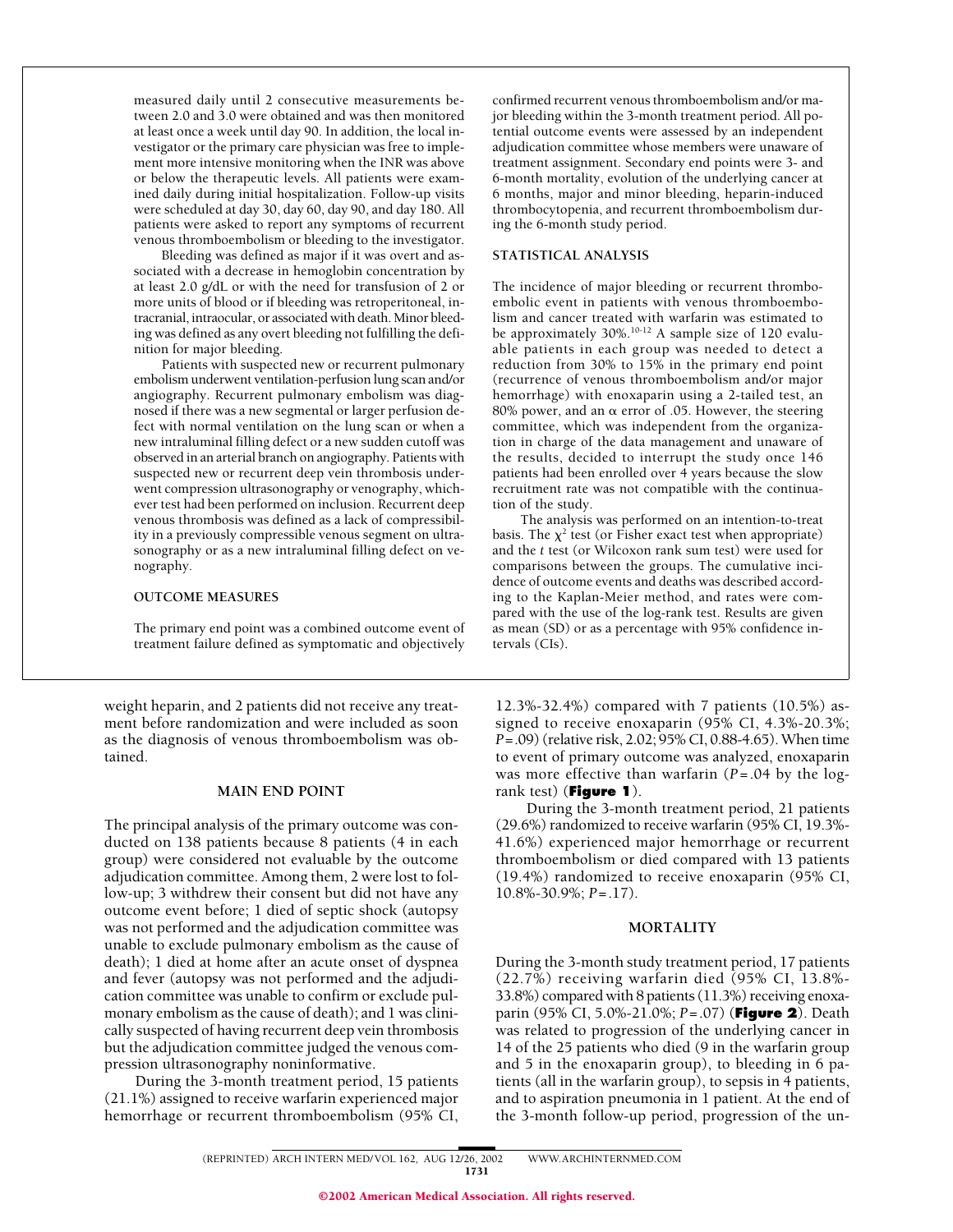| <b>Characteristic</b>                                       | <b>Warfarin Sodium Group</b><br>$(n = 75)$ | <b>Enoxaparin Sodium Group</b><br>$(n = 71)$ |
|-------------------------------------------------------------|--------------------------------------------|----------------------------------------------|
| Male, No. $(\%)$                                            | 37(49.3)                                   | 28 (39.4)                                    |
| Age, y                                                      |                                            |                                              |
| Mean $\pm$ SD                                               | $66 \pm 11$                                | $65 \pm 13$                                  |
| Range                                                       | 39-86                                      | $25 - 91$                                    |
| Weight, kg                                                  |                                            |                                              |
| Mean $\pm$ SD                                               | $68 \pm 14$                                | $70 \pm 15$                                  |
| Range                                                       | 40-100                                     | 40-106                                       |
| Venous thromboembolism, No. (%)                             |                                            |                                              |
| <b>Isolated DVT</b>                                         | 25(33.3)                                   | 19(26.8)                                     |
| <b>Isolated PE</b>                                          | 11(14.7)                                   | 8(11.3)                                      |
| DVT and PE                                                  | 39(52.0)                                   | 44 (62.0)                                    |
| Risk factors, No. (%)                                       |                                            |                                              |
| Immobilization                                              | 20(26.7)                                   | 21(29.6)                                     |
| <b>Previous VTE</b>                                         | 23 (30.7)                                  | 13(18.7)                                     |
| Recent surgery                                              | 12(16.0)                                   | 18(25.4)                                     |
| Varicose veins                                              | 13(17.3)                                   | 11(15.7)                                     |
| Congestive heart failure                                    | 4(5.3)                                     | 5(7.0)                                       |
| BMI $>$ 30 kg/m <sup>2</sup> , No. (%)                      | 8(10.7)                                    | 8(11.3)                                      |
| Blood urea nitrogen, mean ± SD, mg/dL (mmol/L)              | $17 \pm 8 (6.0 \pm 3.0)$                   | $16 \pm 9 (5.6 \pm 3.2)$                     |
| Platelet count, mean $\pm$ SD, $\times$ 10 <sup>3</sup> /µL | $218 \pm 101$                              | $225 \pm 83$                                 |
| Creatinine, mean $\pm$ SD, mg/dL ( $\mu$ mol/L)             | $0.99 \pm 0.26$ (87.2 $\pm$ 23.1)          | $0.95 \pm 0.26$ (84.4 $\pm$ 22.9)            |
| Hemoglobin, mean $\pm$ SD, g/dL                             | $11.4 \pm 2.1$                             | $10.9 \pm 1.7$                               |

\*DVT indicates deep venous thrombosis; PE, pulmonary embolism; VTE, venous thromboembolism; and BMI, body mass index.

| <b>Characteristic</b>              | <b>Warfarin</b><br>Sodium Group<br>$(n = 75)$ | Enoxaparin<br>Sodium Group<br>$(n = 71)$ |
|------------------------------------|-----------------------------------------------|------------------------------------------|
| <b>Cancer localization</b>         |                                               |                                          |
| <b>Breast</b>                      | 13(17.3)                                      | 19 (26.8)                                |
| Digestive tract                    | 11(14.7)                                      | 11(15.5)                                 |
| <b>Bronchial</b>                   | 8(10.7)                                       | 8(11.3)                                  |
| Hematologic                        | 7(9.3)                                        | 9(12.7)                                  |
| Urologic                           | 15(20.0)                                      | 9(12.7)                                  |
| Genital                            | 8(10.7)                                       | 8(11.3)                                  |
| Unknown origin                     | 7(9.3)                                        | 3(4.2)                                   |
| Other                              | 6(8.0)                                        | 4(5.6)                                   |
| Cancer duration, mean $\pm$ SD, mo | $30.3 \pm 38.3$                               | $25.9 \pm 37.6$                          |
| Metastatic cancer                  | 39 (52.0)                                     | 38 (53.5)                                |
| Ongoing cancer treatment           | 52 (69.3)                                     | 54 (76.0)                                |

\*Data are presented as number (percentage) of patients unless otherwise indicated. No significant difference was observed between the groups.

derlying cancer was observed in 10 patients receiving warfarin (13.3%; 95% CI, 6.6%-23.2%) and in 12 patients receiving enoxaparin (16.9%; 95% CI, 9.0%-27.7%).

# **BLEEDINGS**

Major hemorrhage occurred in 12 patients (16.0%) randomized to receive warfarin (95% CI, 8.6%-26.3%) compared with 5 patients (7.0%) randomized to receive enoxaparin (95% CI, 2.3%-15.7%; *P*=.09). No fatal bleeding was observed in the patients assigned to receive enoxaparin (95% CI, 0%-5.1%), whereas 6 patients (8.0%) in the warfarin group died of bleeding (95% CI, 3.0%-



**Figure 1.** Recurrent venous thromboembolism or major hemorrhage during the 3-month treatment period in 138 patients with cancer and venous thromboembolism treated with warfarin and enoxaparin. *P*=.04 by the log-rank test.

16.6%; *P*=.03); only 1 of these patients was considered a do-not-resuscitate case. All 5 patients randomly assigned to receive enoxaparin who experienced major bleeding had a creatinine clearance between 30 and 111 mL/min (0.50 and 1.85 mL/s).

The sites and study day of all major bleedings are given in **Table 3**. In the enoxaparin group, mean anti– factor Xa activity was  $0.80\pm0.36$  IU/mL at day 30,  $0.72\pm0.31$  IU/mL at day 60, and  $0.68\pm0.35$  IU/mL at day 90. The mean number of INR measurements in the warfarin group was 2.4 per week during the 3-month treatment period, and patients were within the therapeutic range for 41% of the treatment period.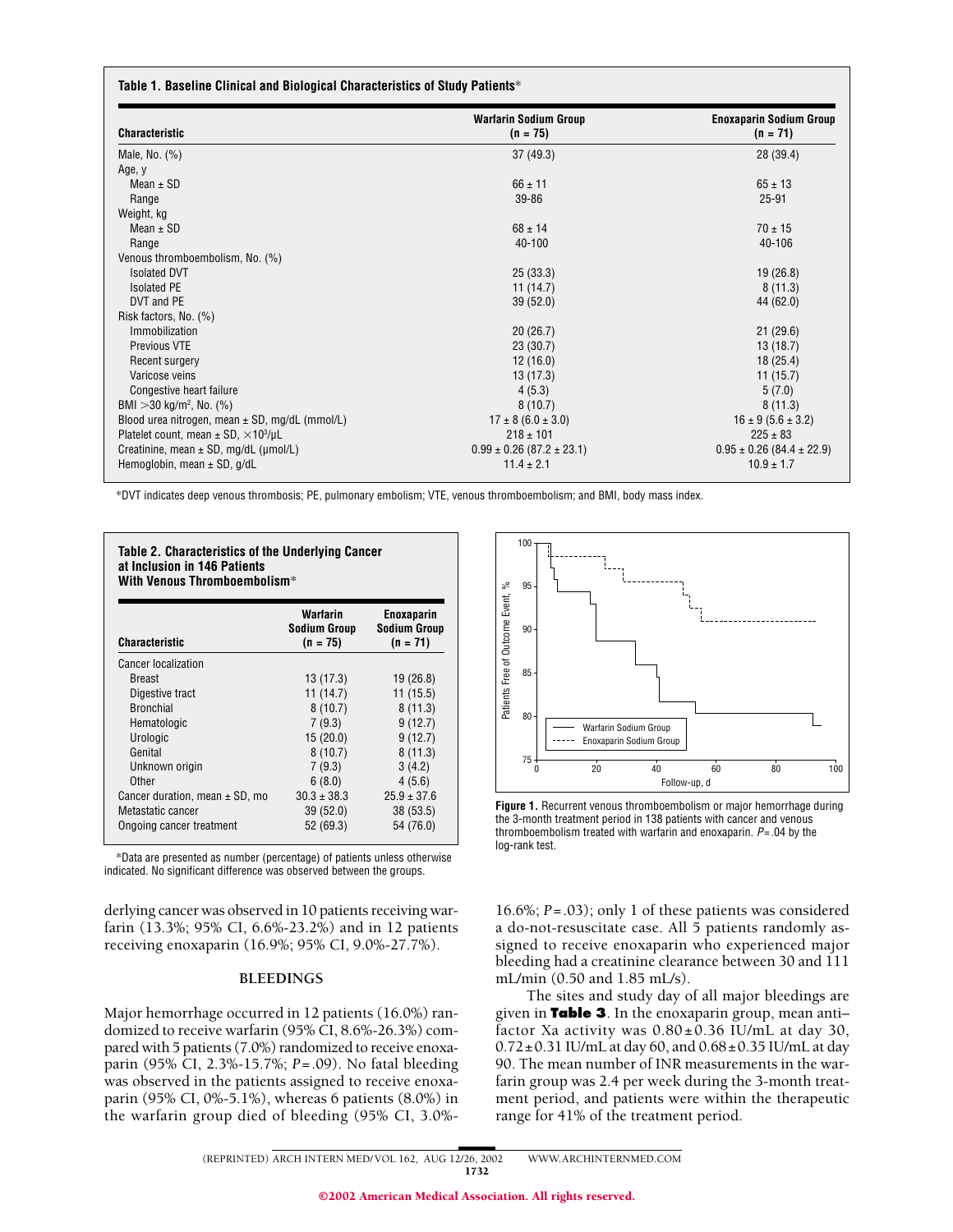

**Figure 2.** Overall mortality during the 3-month treatment period in 146 patients with cancer and venous thromboembolism treated with warfarin and enoxaparin. *P*=.07 by the log-rank test.

### **SIX-MONTH FOLLOW-UP**

One hundred twenty-one patients were alive at the end of the 3-month treatment period and were followed up for an additional 3 months. During this additional period, 50 received warfarin, 25 received low-molecularweight heparin, 5 were given unfractionated heparin, and 41 did not receive any anticoagulant treatment. From day 90 to day 180, 3 episodes of recurrent venous thromboembolism occurred in 3 patients who did not receive any anticoagulant treatment after the 3-month study treatment (all in patients from the enoxaparin group).

During the total 6-month follow-up, 29 patients (38.7%) randomized in the warfarin group (95% CI, 27.6%-50.6%) died compared with 22 patients (31.0%) randomly assigned to enoxaparin (95% CI, 20.5%- 43.1%; *P*=.25 by the log-rank test). During the same period, cancer progressed in 27 patients (36.0%) who received warfarin (95% CI, 25.2%-47.9%) compared with 24 patients (33.8%) given enoxaparin (95% CI, 23.0%-46.0%).

#### **ADDITIONAL FINDINGS**

During the 6-month study period, minor hemorrhage occurred in 9 patients from the warfarin group and in 5 patients from the enoxaparin group. Eighteen patients randomly assigned to warfarin (24%) experienced 1 or more episodes of thrombocytopenia compared with 16 patients randomly assigned to enoxaparin (32.4%). There was no episode of heparin-induced thrombocytopenia in either group. No vertebral fracture was observed in either group during the 6-month follow-up period.

## COMMENT

The results of the present study confirm that patients with cancer are at high risk of adverse events during anticoagulant treatment for venous thromboembolism. They also support that major bleeding is the main concern, at least when warfarin is used for secondary prophylactic

#### **Table 3. Major Bleeding During the 3-Month Treatment Period With Warfarin (n = 75) or Enoxaparin Sodium (n = 71) in 146 Patients With Cancer and Venous Thromboembolism**\*

| <b>Site of Bleeding</b>               | Time of<br><b>Bleeding</b> | Last INR or Anti-<br><b>Factor Xa Value</b><br><b>Before Bleeding,</b><br><b>IU/mL (Date)</b> |
|---------------------------------------|----------------------------|-----------------------------------------------------------------------------------------------|
| Warfarin sodium group                 |                            |                                                                                               |
| Cerebral metastases                   | D 17                       | $1.0$ (D 16)                                                                                  |
| Upper gastrointestinal tract          | D 41                       | 6.5(D41)                                                                                      |
| Epistaxis (tumor)                     | D 31                       | 4.0(D31)                                                                                      |
| Hematuria <sup>+</sup>                | D 13                       | 3.0(D13)                                                                                      |
| Hematuria (tumor)+                    | D 4                        | 4.5 $(D 4)$                                                                                   |
| Upper gastrointestinal tract†         | D 6.                       | 4.0 $(D 4)$                                                                                   |
| Rectal tumort                         | D <sub>2</sub>             | 1.4(D2)                                                                                       |
| Rectal tumor                          | D 19                       | 3.7(D16)                                                                                      |
| Subdural hematoma                     | D 74                       | 1.2(D74)                                                                                      |
| Upper gastrointestinal tract†         | D 47                       | 2.7(D47)                                                                                      |
| Upper gastrointestinal tract (tumor)+ | D 18                       | $4.0$ (D 18)                                                                                  |
| Upper gastrointestinal tract          | D 53                       | 8.0(D53)                                                                                      |
| Enoxaparin sodium group               |                            |                                                                                               |
| Pancreatic tumor                      | D 23                       | ND.                                                                                           |
| Lower gastrointestinal tract          | D 55                       | $0.34$ (D $38$ )                                                                              |
| Hematuria                             | D 48                       | $0.97$ (D 4)                                                                                  |
| Postoperative wound hematoma          | D 13                       | ND.                                                                                           |
| Upper gastrointestinal tract          | D 68                       | $0.59$ (D 57)                                                                                 |

\*INR indicates international normalized ratio; D, day after inclusion; and ND, not done.

†Fatal bleeding occurred.

treatment of venous thromboembolism, whereas enoxaparin may reduce the overall major complication rate in these patients. However, such results are not applicable to all patients with cancer and venous thromboembolism, since only about 33% of the patients admitted to the main study centers were included. Patients with massive pulmonary embolism requiring thrombolytic treatment and those with a high risk of bleeding were not included. The study was designed as an open-label trial to avoid the use of a daily subcutaneous placebo injection in the patients randomized to warfarin. As a result, the difference we observed concerning major bleeding may be driven by bias, although all potential outcome events reported by the local investigators were assessed by an outcome adjudication committee unaware of treatment assignment.

The rate of recurrent venous thromboembolism in the patients who received warfarin is in agreement with previously reported data in patients with venous thromboembolism and cancer. In the Columbus study, $6$  in which patients with venous thromboembolism were treated with either unfractionated heparin or low-molecular-weight heparin followed by oral anticoagulants, the 3-month recurrence rate was 8.6% in the subgroup of 232 patients with cancer at baseline compared with 5.3% in the present study. The 22.7% mortality rate in the patients assigned to receive warfarin is also in accordance with results previously reported in cancer patients receiving oral anticoagulants.6,13 Indeed, the 3-month mortality rate in cancer patients treated with warfarin for venous thromboembolism was 20.3% in the Columbus study<sup>6</sup> and 21.5% in a recent meta-analysis on low-molecular-weight heparin for the initial treatment of deep venous thrombo-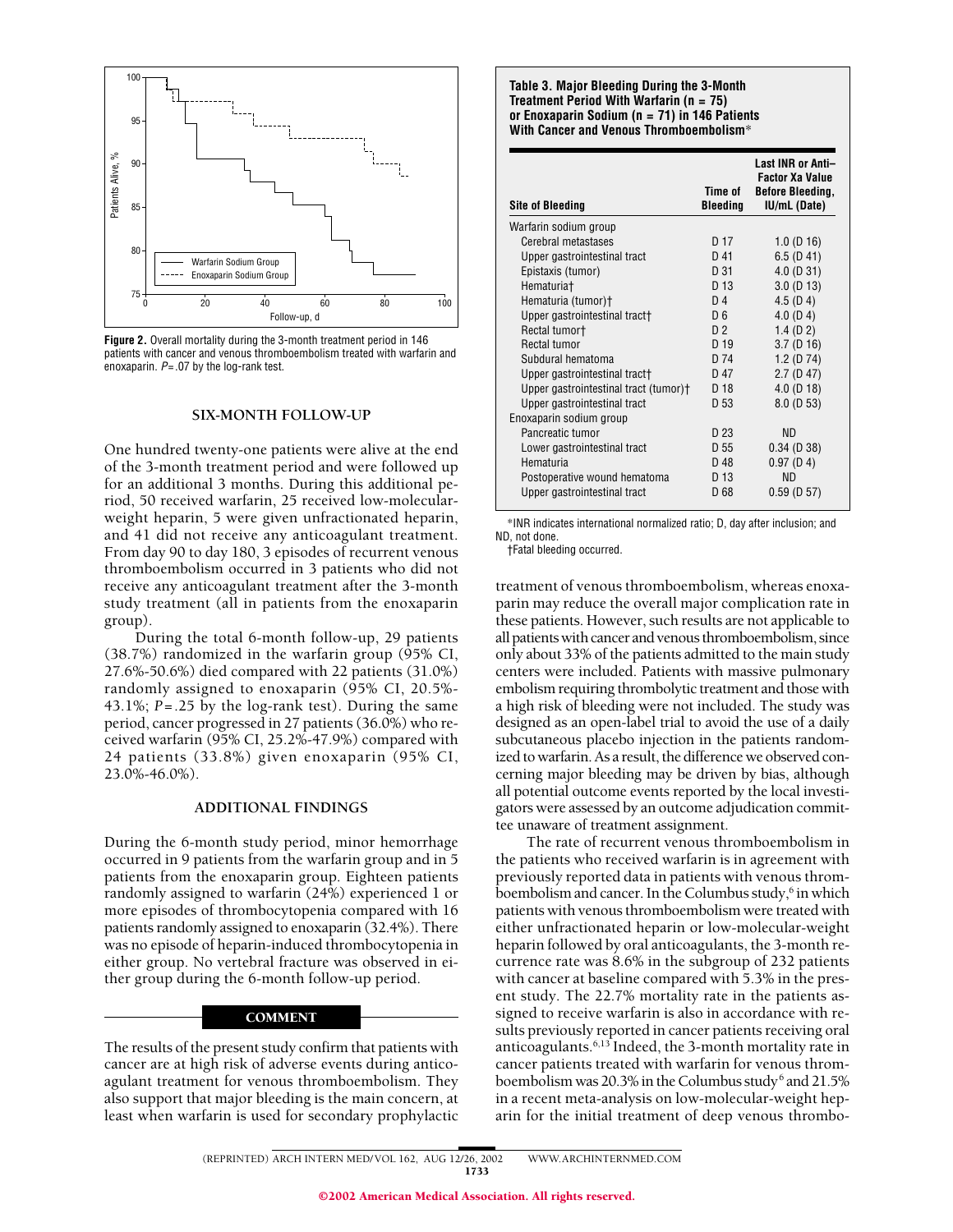#### *Additional Investigators*

The following investigators from France also participated in this study: *Centre Hospitalier La Beauche´e, Saint Brieux:* G. Dien;*Hoˆpital de Bois Guillaume, Rouen*: N. Cailleux, H. Levesque; *Institut Gustave Roussy, Villejuif:* B. Escudier; *Hoˆpital Saint Antoine, Paris:* M. Mabro; *Hoˆpital* Foch, Suresnes: L. Mignot; *Hôpital Antoine Béclère*, Cla*mart:* F. Parent; *Hoˆpital Sud, Amiens:* B. Tribout; *Hoˆpital Central, Nancy:* D. Wahl;*Hoˆpital Foch, Suresnes:* O. Bletry; *Clinique Courlancy, Reims:* M. Truyen; *Re´sidence Saint Jean, Arras:* S. Aquilanti; *Hoˆpital Bellevue, Saint Etienne*: H. Decousus; *Centre Hospitalier, Compie`gne:* D. Zylberait; *Hoˆpital Henri Duffaut, Avignon:* G. Lepeu; *Hoˆpital de l'Antiquaille, Lyon:* J. Ninet; *Hoˆpital Notre Dame de Bon* Secours, Metz: T. Facchini; Hôpital René Dubos, Argen*teuil:* F. Morvan; *Centre Rene´ Gauducheau, Saint Herblain:* N. Delecroix; *Institut Curie, Paris:* H. Bourgeois; *Clinique Saint Vincent, Besanc¸on:* R. Faivre; *Hoˆpital d'Instruction des Arme´es Percy, Clamart:* P. Debourdeau. *End-point adjudication committee:* Y. Gruel, *Tours*; P. Girard, *Paris*; P. Mismetti, *Saint-Etienne*.

sis.<sup>13</sup> The 16% major bleeding rate observed in our study among the patients allocated to receive warfarin for 3 months was higher than the 13.3 major bleeding per 100 patient-years reported in a recent analysis of 264 patients with cancer included in the Columbus or Tasman trials,<sup>7</sup> but was close to the figures reported by others.<sup>14</sup> Although patients assigned to receive warfarin underwent weekly INR monitoring during the study, these patients had therapeutic INRs during 41% of the treatment time only. This poor anticoagulant control was, at least in part, responsible for the high bleeding rate observed in our patients receiving warfarin as suggested by the high INR values observed at time of bleeding in 8 of the 12 patients receiving warfarin who experienced a major bleeding episode. In the present study, the patients did not have their oral anticoagulant treatment managed in an anticoagulant clinic, the warfarin dosing had been managed by either the local investigator or the primary care physician according to standard practice in our country, and this may in part explain the poor anticoagulant control we observed in the patients randomized to warfarin. However, such poor anticoagulant control has been previously reported in patients with cancer who were followed up in an anticoagulation clinic<sup>15</sup> and may be related to hepatic dysfunction induced by chemotherapy and/or by interaction between the oral anticoagulant treatment and other medications in these patients. Difficulties encountered to achieve stable oral anticoagulation may explain why cancer is considered an independent risk factor for major bleeding in patients receiving anticoagulant therapy for venous thromboembolism.5,16 The lower incidence of major bleeding and fatal bleeding episodes in the patients receiving lowmolecular-weight heparin may be owing to better anticoagulation control in this group of patients as suggested by the anti–factor Xa levels.

The high failure rate of long-term oral anticoagulant treatment in patients with venous thromboembolism and cancer suggests that alternative treatments should be evaluated, and it has been suggested that long-term lowmolecular-weight heparin use may be superior to oral anticoagulants in these patients. $2,17$  The results of the present study support this hypothesis, suggesting that a full dose of enoxaparin is at least as effective as and may be safer than warfarin for the long-term treatment of venous thromboembolism in cancer patients. Since initial anticoagulant treatment was short and did not differ between the 2 groups, the results may not be explained by differences in the initial prestudy treatment or by the site and extension of the underlying cancer, which were also well balanced between the 2 groups. However, since the number of patients recruited in the study is relatively small, the difference observed between the 2 treatment groups should be interpreted with caution due to a lack of power.

We did not observe a reduction in the mortality rate owing to cancer in the patients receiving enoxaparin compared with those assigned to receive warfarin. This observation was reinforced by the lack of difference between the 2 treatments concerning progression of the underlying malignancy at 3 and 6 months. This result contrasts with the conclusions from a recent analysis of 629 patients with cancer who received low-molecularweight heparin or unfractionated heparin for the initial treatment of deep vein thrombosis. $\frac{8}{3}$  The authors concluded that 5- to 10-day low-molecular-weight heparin treatment was associated with a reduced 3-month mortality rate, which was not explained by a reduction in major bleeding or recurrent thromboembolism. They therefore suggested that low-molecular-weight heparin could have an antitumorigenic effect. In our study, the potential antimetastatic effect of low-molecular-weight heparin could be of little help due to the large number (53%) of patients with disseminated cancer at inclusion. Conversely, it has been recently suggested that long-term use of warfarin was associated with a lower risk of newly diagnosed cancer<sup>18</sup>; according to this finding, the lack of difference concerning cancer spread between the 2 study groups could also be owing to an antitumorigenic effect of warfarin, but our study was neither designed nor powerful enough to address this issue.

In conclusion, the results of the present study suggest that the long-term use of enoxaparin may be an effective and safe treatment for secondary prevention of venous thromboembolism in patients with cancer and venous thromboembolism. These results were obtained in patients with malignancies with various origins and various degrees of dissemination. However, larger studies are required to confirm these findings.

#### *Accepted for publication December 18, 2001.*

*From the Department of Respiratory and Critical Care Medicine, Hôpital Européen Georges Pompidou, Paris V University, Paris, France (Drs Meyer and Valcke); Department of Internal Medicine, Hôpital Saint Louis, Paris VII University, Paris (Drs Marjanovic and Farge); Department of Internal Medicine, Hôpital du Bocage, and Dijon University, Dijon, France (Dr Lorcerie); Department of Haematology, Hoˆpital Trousseau, and Tours University, Tours, France (Dr Gruel); Department of Medical Oncology, Clinique Victor Hugo, Le Mans, France (Dr Solal-*